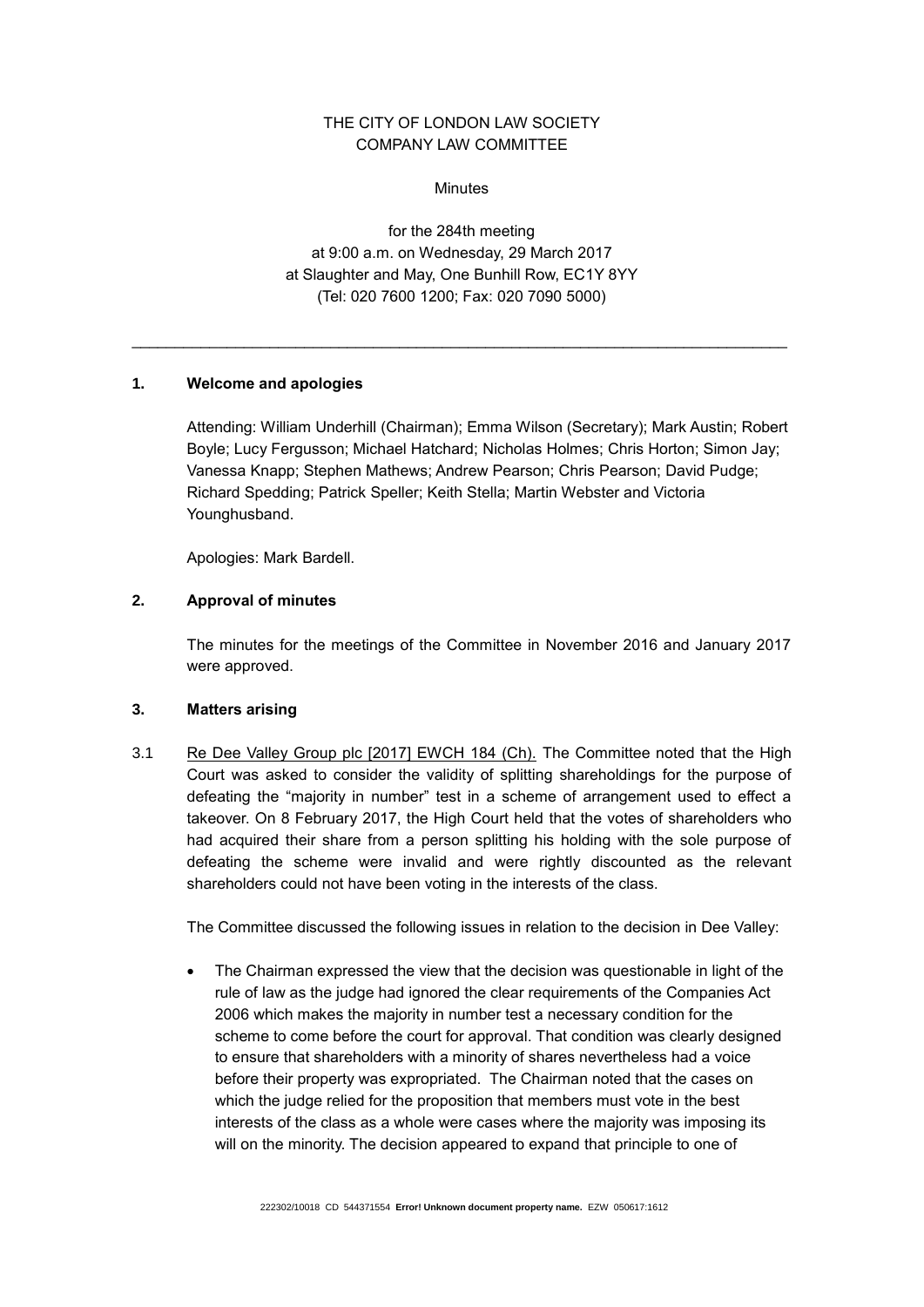general application to shareholders. Coupled with the broad view taken of the discretion of the Chairman to exclude votes there may be undesirable uncertainty (and dispute) regarding the outcome of shareholder meetings.

- The Chairman also noted that the Companies Act 2006 referred to "members" and did not differentiate between members according to how they had acquired their shares. Richard Spedding mentioned that the origins of the test had been discussed during the trial and that he understood that the test had originally only applied to creditors' schemes. At that time either the debt was not traded or else the record date was no later than the date the scheme announced. As such, creditors did not acquire the debt after the scheme was announced and so there was no opportunity to influence the result of the scheme.
- The Committee noted that there had been a lot of questions from clients, particularly hedge funds, about how the test set out in Dee Valley would apply. Hedge funds, for example, may take positions in shares where they may be perceived to be voting against the interests of the class. Could a shareholder who purchased shares after a transaction was announced in order to profit from its successful conclusion be precluded from voting on the basis that they were not taking into account the interests of all shareholders (or of the company)?
- The Committee also noted that it was not clear what arrangements were legitimate and which would be regarded as manipulation. How would the court proceed if employees or other stakeholders bought one share each well in advance of a takeover (rather than buying them or receiving them as a gift once a takeover is announced)?
- The Committee agreed a paper should be prepared that would consider the desirability of retaining the majority in number test and what modifications might be appropriate in light of the decision. The Chairman agreed to produce a draft.
- 3.2 FRC announces review of UK Corporate Governance Code. The Committee noted that on 16 February 2017, the FRC announced plans to carry out a fundamental review of the UK Corporate Governance Code.
- 3.3 Response to Green Paper on Corporate Governance Reform. The Committee noted that on 17 February 2017, the Committee had responded to the Green Paper on Corporate Governance Reform.
- 3.4 Policy Statement on Changes to DTR 2.5 (Delaying Disclosure of Inside Information)*.*  The Committee noted that on 24 February 2017, the FCA published Policy Statement PS17/2 summarising feedback received on its consultation paper CP16/38 setting out its changes to DTR 2.5.
- 3.5 Disclosure Guidance and Transparency Rules Sourcebook (Delayed Disclosure) Instrument*.* The Committee noted that on 24 February 2017, the FCA published the Disclosure Guidance, which implements the changes outlined in Policy Statement PS17/2.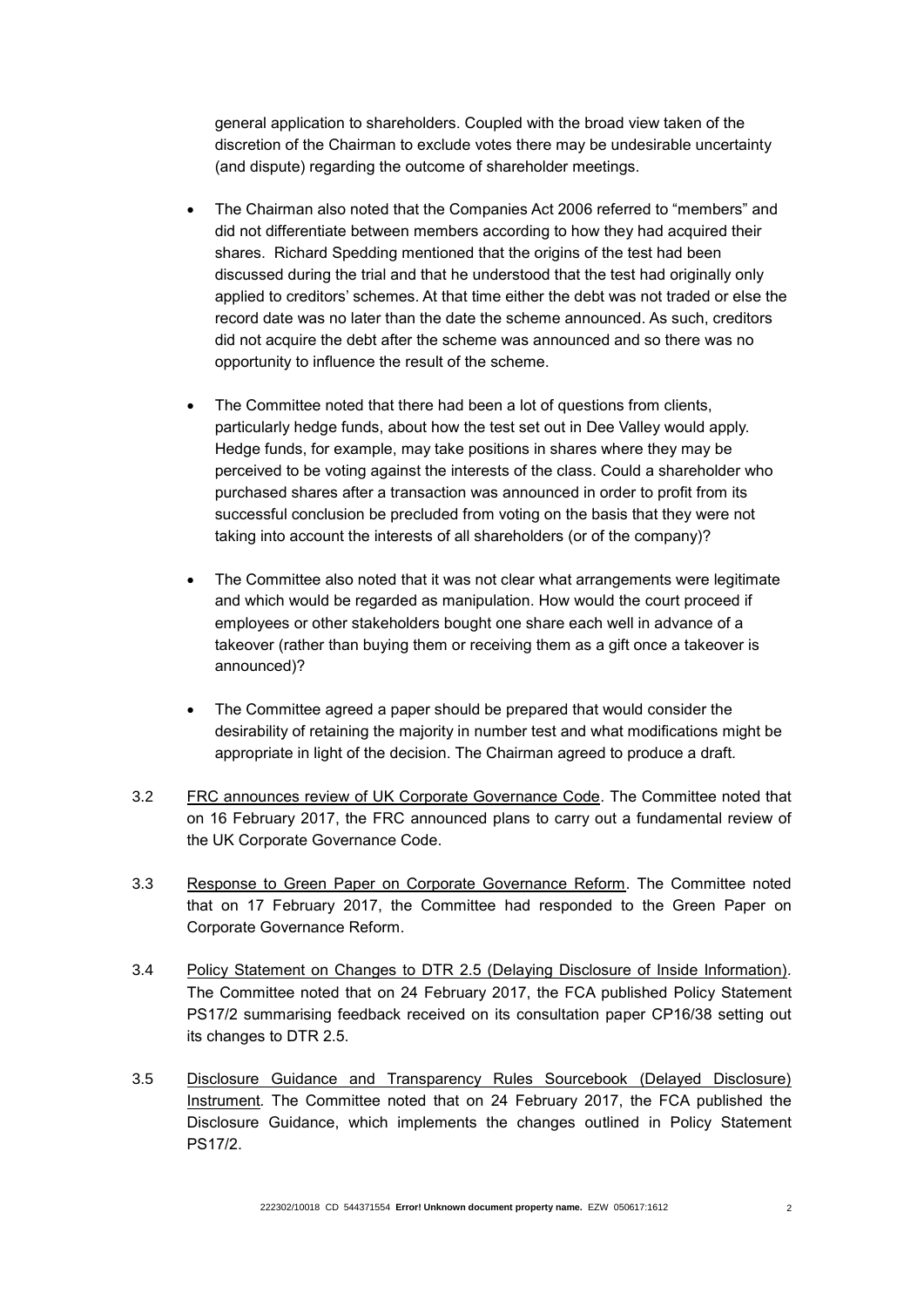3.6 FCA Consults on Availability of Information in the IPO Process*.* The Committee noted that on 1 March 2017, the FCA published Consultation Paper CP17/5 on reforming the availability of information in the UK equity IPO process.

Mark Austin commented on the market abuse issues raised in the consultation paper. He noted that the consultation states that market participants do not routinely consider whether disclosing information in an analyst presentation is in accordance with Article 10(1) of MAR i.e they do not routinely assess whether the condition that disclosure made in the 'normal exercise of employment, a profession or duties' is satisfied. The consultation asks whether disclosure in an analyst presentation is in accordance with MAR and why the grounds for delaying under Article 17 have been met or alternatively why the information in an analyst's presentation is not "inside information" as per Article 7 of MAR.

Mark Austin mentioned that in ECJ case of Grøngaard and Bang (C-384/02) ECR-I 9939, which was also mentioned in the Hannam decision, it was said in relation to the predecessor of Article 10(1) of MAR that the disclosure of such information is justified only if it is strictly necessary for the exercise of an employment, profession or duty and complies with the principle of proportionality.

- 3.7 Fourth Money Laundering Directive*.* The Committee noted that on 15 March 2017, HM Treasury published a further consultation on the transposition of the Fourth Money Laundering Directive together with draft Money Laundering, Terrorist Financing and Transfer of Funds Regulations 2017.
- 3.8 Limited partnership reform. Victoria Younghusband reported that the Legislative Reform (Limited Partnership) Order 2015 was due to come into force in April. Victoria noted that some law firms had responded separately to the consultation on Scottish limited partnerships and that the main point from those responses had been that a Scottish limited partnership is a legitimate means of having a legal personality.

## **4. Discussions**

- 4.1 FCA Discussion Paper on Effectiveness of UK Primary Markets. The Committee noted that on 14 February 2017, the FCA published DP 17/2 seeking views on whether the current boundary between standard and premium listing categories is appropriate; the effectiveness of the UK's primary equity markets in providing capital for growth; and whether there is a role for a new wholesale bond multilateral trading facility in the UK.
- 4.2 FCA Consultation Paper: Changes to the Listing Rules. The Committee noted that on 14 February 2017, the FCA published CP 17/4 proposing various changes to the Listing Rules. The FCA also proposes to introduce new Technical Notes on these changes; amendments to existing Technical Notes; and proposes to delete its existing Technical Note on reverse takeovers.
- 4.3 MiFID II product governance rules and capital markets*.* The Committee discussed the MiFID II product governance rules and capital markets.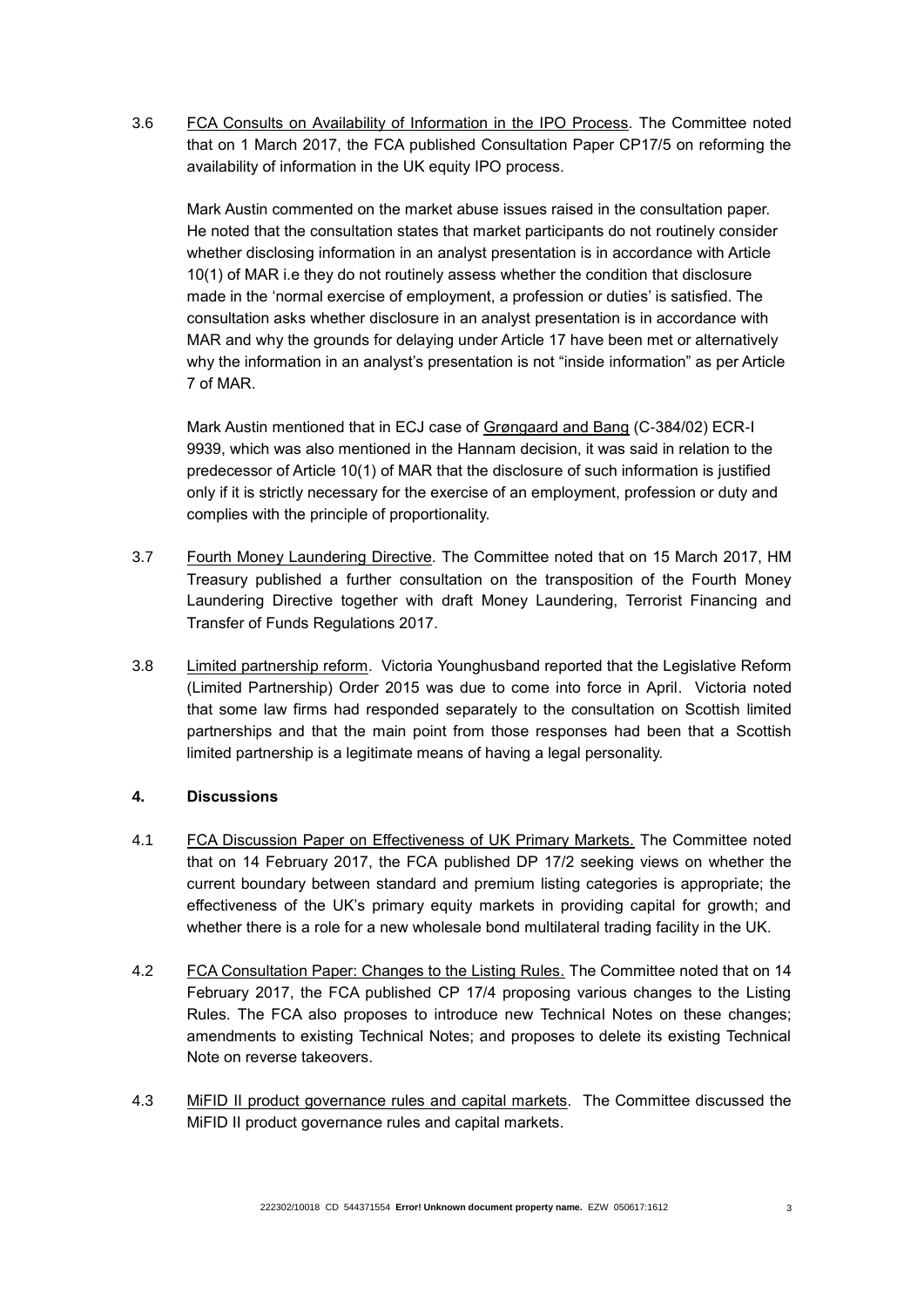4.4 Brexit*.* The Committee noted that it would be helpful if, as far as possible, the legislative exercise could be confined to making sure that the legislation continued to work rather than trying to make policy changes. Brexit is too big an exercise to introduce additional policy matters.

The Committee noted that European legislation often came into force on a particular day and into effect on another day. Care would be required when the Great Repeal Bill was drafted to ensure this point was dealt with.

#### **5. Recent developments**

#### 5.1 **Corporate Governance**

The Committee noted that on 19 January 2017, the Investor Forum published its 2015- 2016 Review on collective engagement on strategic matters between investors and company boards.

The Committee noted that on 22 February 2017, ICSA published a report on untangling UK corporate governance, including whether the UK corporate governance framework is still fit for purpose.

#### 5.2 **Reporting and Disclosure**

The Committee noted that on 28 January 2017, the Government Equalities Office and the Advisory, Conciliation and Arbitration Service published draft guidance to help large businesses abide by the proposed new Equality Act 2010 (Gender Pay Gap Information) Regulations 2017.

The Committee noted that on 31 January 2017, BEIS published [guidance](https://www.gov.uk/government/uploads/system/uploads/attachment_data/file/587465/payment-practices-performance-reporting-requirements.pdf) for companies and LLPs reporting on payment practices and performance under the proposed Reporting on Payment Practices and Performance Regulations 2017.

The Committee noted that on 6 February, the Equality Act 2010 (Gender Pay Gap Information) Regulations 2017 and Explanatory Memorandum were published.

The Committee noted that on 7 February 2017, the FRC published updated notes on best practice to help audit committees to conduct an audit tender.

The Committee noted that on 8 February 2017, the Investment Association published guidelines on audit tenders, setting out the expectations of its members when companies tender their audits.

The Committee noted that on 2 March 2017, the Private Equity Reporting Group published an updated version of the Guidelines on Improving Transparency and Disclosure – Good practice reporting by portfolio companies.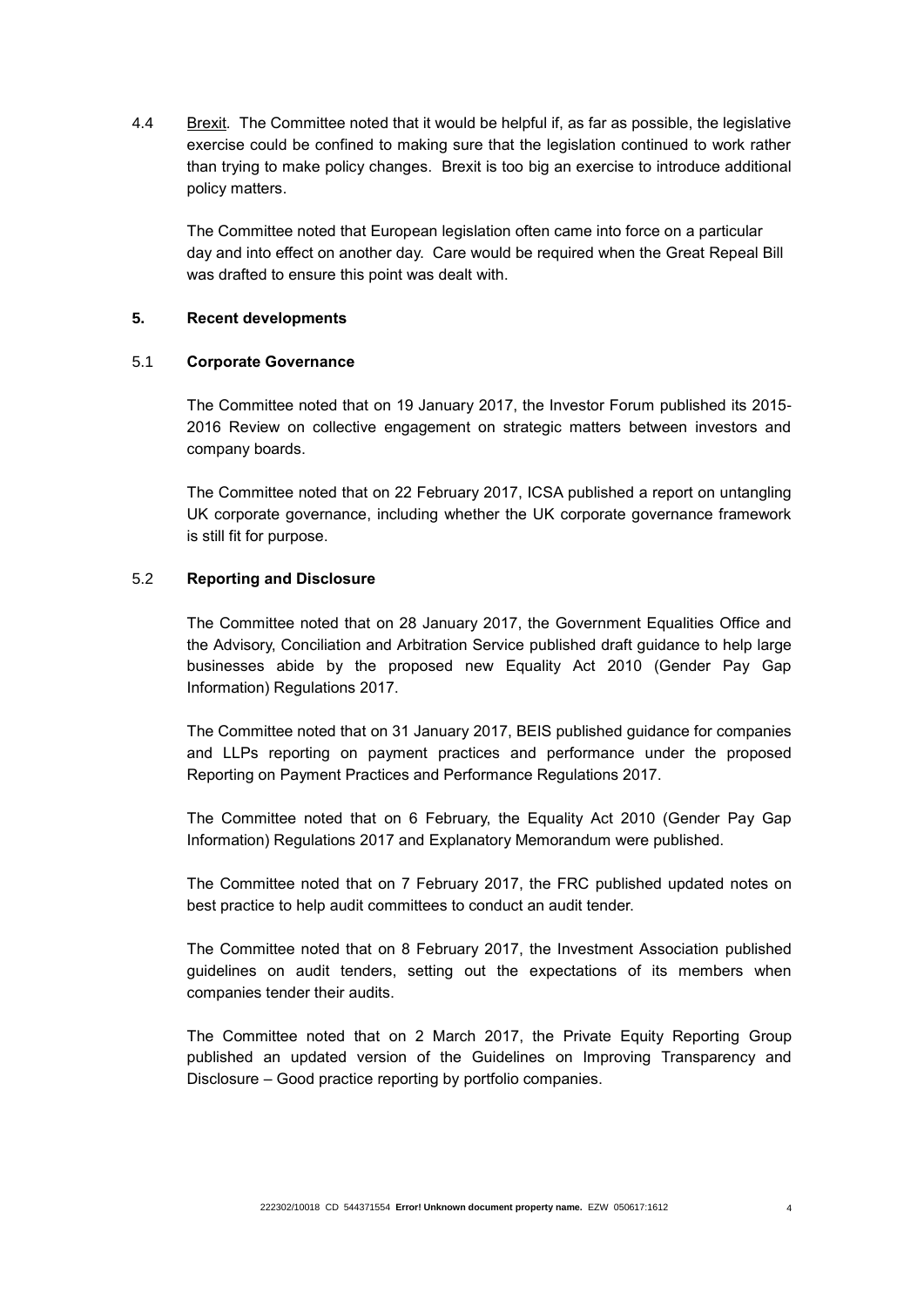The Committee noted that on 20 March 2017, the Reporting on Payment Practices and Performance Regulations 2017 and the Limited Liability Partnerships (Reporting on Payment Practices and Performance) Regulations 2017 were published.

The Committee noted that on 16 March 2017, the Financial Reporting Lab announced its risk and viability reporting lab project. The project will explore how companies can develop effective principal risk reporting and viability statement reporting to meet the needs of investors. The project will commence in May 2017, with the output expected to be published in time to be helpful for December 2017 year-end Annual Reports.

The Committee noted that on 28 March 2017, the FCA announced that Tesco plc and Tesco Stores Limited had agreed that they had committed market abuse in relation to a trading update published on 29 August 2014, which gave a false or misleading impression about the value of publicly traded Tesco shares and bonds. Tesco has agreed to pay compensation to investors who purchased Tesco shares and bonds on or after 29 August 2014 and who still held those securities when the statement was corrected on 22 September 2014.

The Committee noted that the final notice from the FCA does not explain what it means for a company to "know" something. The notice states that there is no suggestion that the board of Tesco plc knew or could reasonably have been expected to know that the relevant information was fake or misleading but that there was knowledge at a sufficiently high level, but below the level at the Tesco plc board, for such knowledge to constitute the knowledge of Tesco plc within specific context of, and for the purposes of, market abuse.

The Committee noted that it was not clear whether there was a distinction between the market abuse standard and criminal standards in relation to "knowledge". There is nothing in the relevant legislation about what "known" means in the content of market abuse.

The Committee also discussed the fact that the deferred prosecution agreement with Tesco was not final as it had not been approved by the court and yet it formed part of the rationale for the FCA's final notice.

Vanessa Knapp commented that there had been a separation of the parent and the subsidiary and that Tesco Stores Limited knew that the information it gave to Tesco plc was false or misleading. Yet the subsidiary and the parent were found responsible for the market abuse offence.

## 5.3 **Public M&A**

The Committee noted that the Takeover Appeal Board has published its decision to dismiss an appeal submitted by Mr. David King against the Hearings Committee's ruling that he acted in concert with three other individuals in the acquisition of shares in Rangers International Football Club Plc, and that he must therefore announce an offer for the remaining shares pursuant to Rule 9 of the Takeover Code.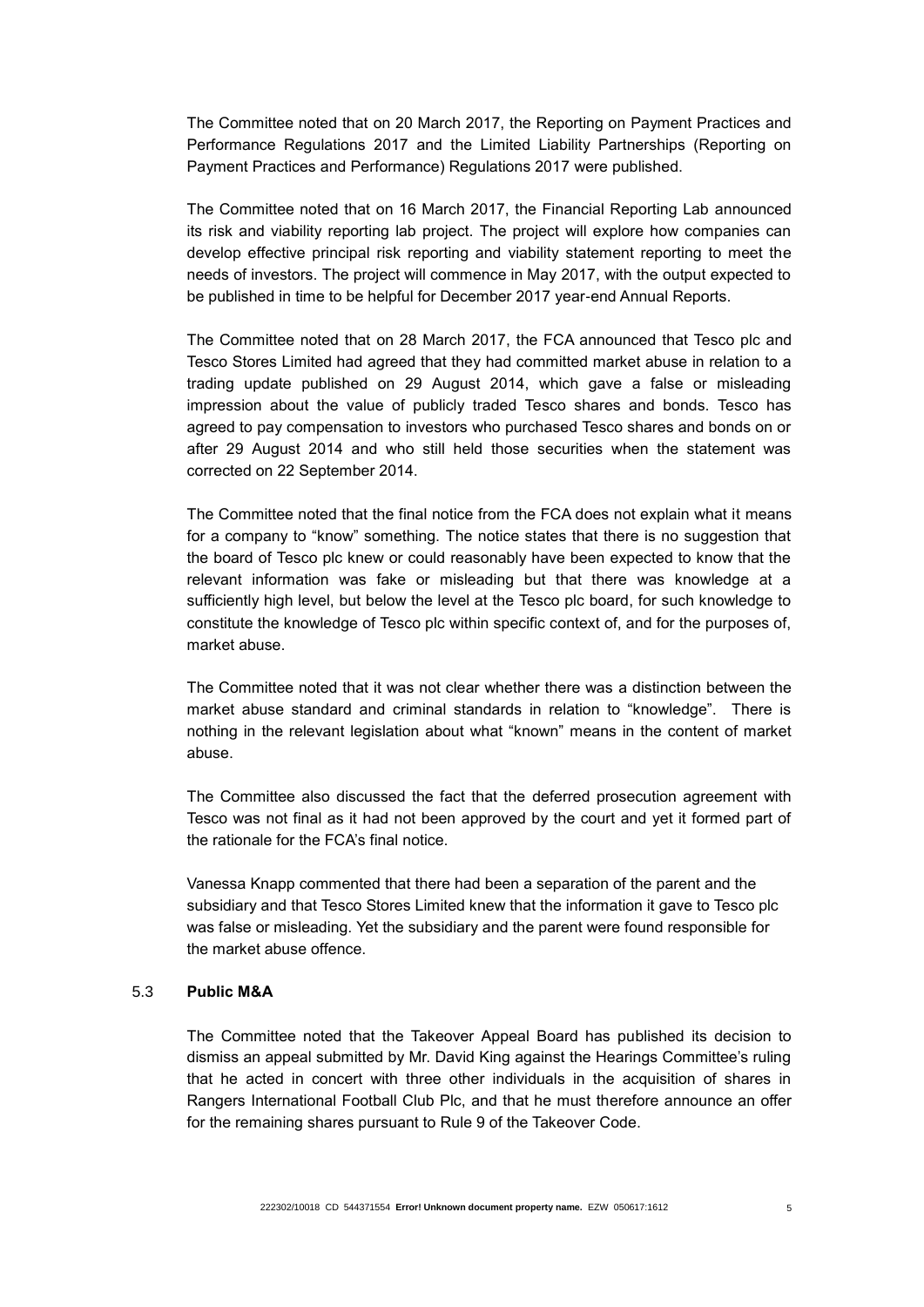#### 5.4 **Equity Capital Markets**

The Committee noted that on 24 January 2017, the Economic Secretary to the Treasury issued a written statement indicating the Government will not opt in to Article 31(1) of the proposed new Prospectus Regulation, requiring Member States to ensure information can be shared between competent authorities across the EU, where criminal sanctions for breaches of the Regulation have been imposed.

The Committee noted that on 27 January 2017, ESMA published an updated version of its Q&A on MAR, regarding the rules to calculate the price of options granted for free to managers/employees for the purpose of disclosing managers' transactions under Article 19 of MAR; and the rules applying to investment recommendations relating to multiple issuers.

The Committee noted that on 27 January 2017, ESMA published a new Q&A on the implementation of its Guidelines for listed issuers when presenting Alternative Performance Measures ("APMs") in prospectuses and publicly available documents containing regulated information.

The Committee noted that on 3 February 2017, ESMA published a two part guide to national rules across the EEA on major holdings notifications under the Transparency Directive.

The Committee noted that on 28 February 2017, the European Commission made a request to ESMA for technical advice on possible delegated acts under the proposed new Prospectus Regulation, which will replace the Prospectus Directive.

The Committee noted that on 3 March 2017, the FCA published its Quarterly Consultation Paper No.16 (CP17/6) proposing minor changes to the Listing Rules and Prospectus Rules. The FCA also intends to update the definitions of "ESMA Prospectus Questions and Answers" and the "UK Corporate Governance Code".

The Committee noted that on 14 March 2017, the European Parliament adopted, with amendments, the European Commission's proposals to amend the Shareholder Rights Directive.

The Committee noted that on 21 March 2017, the European Commission published a consultation on the operation of the European Supervisory Authorities, including ESMA.

#### 5.5 **Cases**

The Committee noted the following cases:

*Re: iTouch Ltd [2016] EWHC 3448 (Ch).* The High Court considered whether the specification of a past date as the effective date of a proposed cross-border merger by absorption of a wholly-owned subsidiary, specified in the draft terms put before the competent authorities, meant there had been a failure to comply with the Companies (Cross-Border Mergers) Regulations 2007.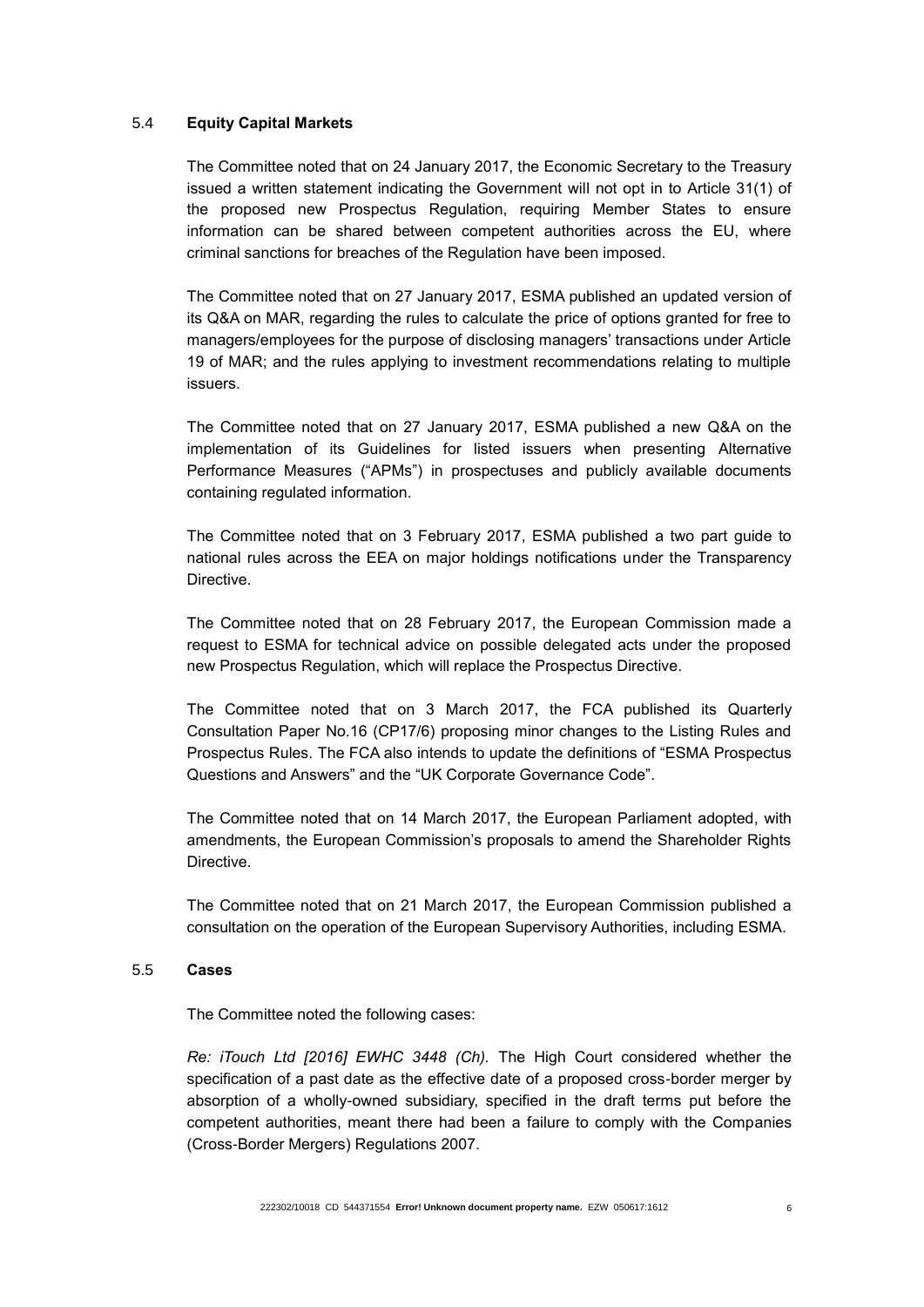*[Akers and Ors v Samba Financial Group \[2017\] UKSC 6.](https://www.supremecourt.uk/cases/docs/uksc-2015-0009-judgment.pdf)* The Supreme Court has ruled that section 127 of the Insolvency Act 1986 did not apply to a transfer of shares by the registered owner, although they were transferred after the commencement of the winding up of their beneficial owner.

*Re: Formenta Limited (unreported).* The High Court approved a reverse cross-border merger under the Companies (Cross-Border Mergers) Regulations 2007 (SI 2007/2974) for the first time. No transcript of the judgement is available.

*Dickinson v NAL Realisations (Staffordshire) Ltd [2017] EWCH 28 (Ch).* The High Court considered whether certain transactions entered into by a company with one of its directors had been adequately authorised, whether they contravened the Companies Act 2006, whether they entailed breaches of duty on his and his co-directors' parts, and whether they were transactions defrauding creditors under the Insolvency Act 1986. Two co-directors were found to be in breach of duty on the basis that they had abrogated their responsibilities to the managing director. However, these breaches were found not to have caused any loss to the company, and the claims were dismissed.

*Okpabi & Ords v Royal Dutch Shell Plc & Anor [2017] EWCH 89 (TCC).* The High Court considered the circumstances in which a parent company could be liable in tort for the acts or omissions of its subsidiary. The claimants sought damages from Royal Dutch Shell plc (RDS), the ultimate holding company of the Shell Group, and its operating subsidiary, Shell Petroleum Development Company of Nigeria Ltd (SPDC) as a result of ongoing pollution and environmental damage caused by oil spills. Fraser J concluded it was not reasonably arguable there was a duty of care upon RDS for the acts and/or omissions of SPDC and the claims against both RDS and SPDC would fail.

*Camera di Commercio Industria Artigianato e Agricoltura de Lecce v Salvatore Manni, Case C-398/15.* The ECJ has qualified the right to be forgotten and ruled that it does not apply to personal data in a companies' register. In this case, public disclosure requirements took precedence over the protection of personal data in the interests of promoting legal certainty and protecting third parties in relation to limited liabilities companies, since their assets are the only safeguards available to third parties.

*Bhullar v Bhullar & Ors [2017] EWHC 407 (Ch).* The High Court ruled that a director had acted in breach of his fiduciary duty to the companies in question in respect of certain payments made from the companies to another company, and that the Duomatic principle had not been engaged so as to excuse it. The Court held the most appropriate remedy, in circumstances where some of the money paid out had been repaid, would be for the repayment of the money that remained outstanding, with interest.

### 5.6 **Other**

The Committee noted that on 2 March 2017, the OTS published a Progress Report on its simplification review of residual stamp duty on shares.

The Committee noted that on 20 March 2017, the Business, Energy and Industrial Strategy Committee announced that it had launched an inquiry, from start-up to scale